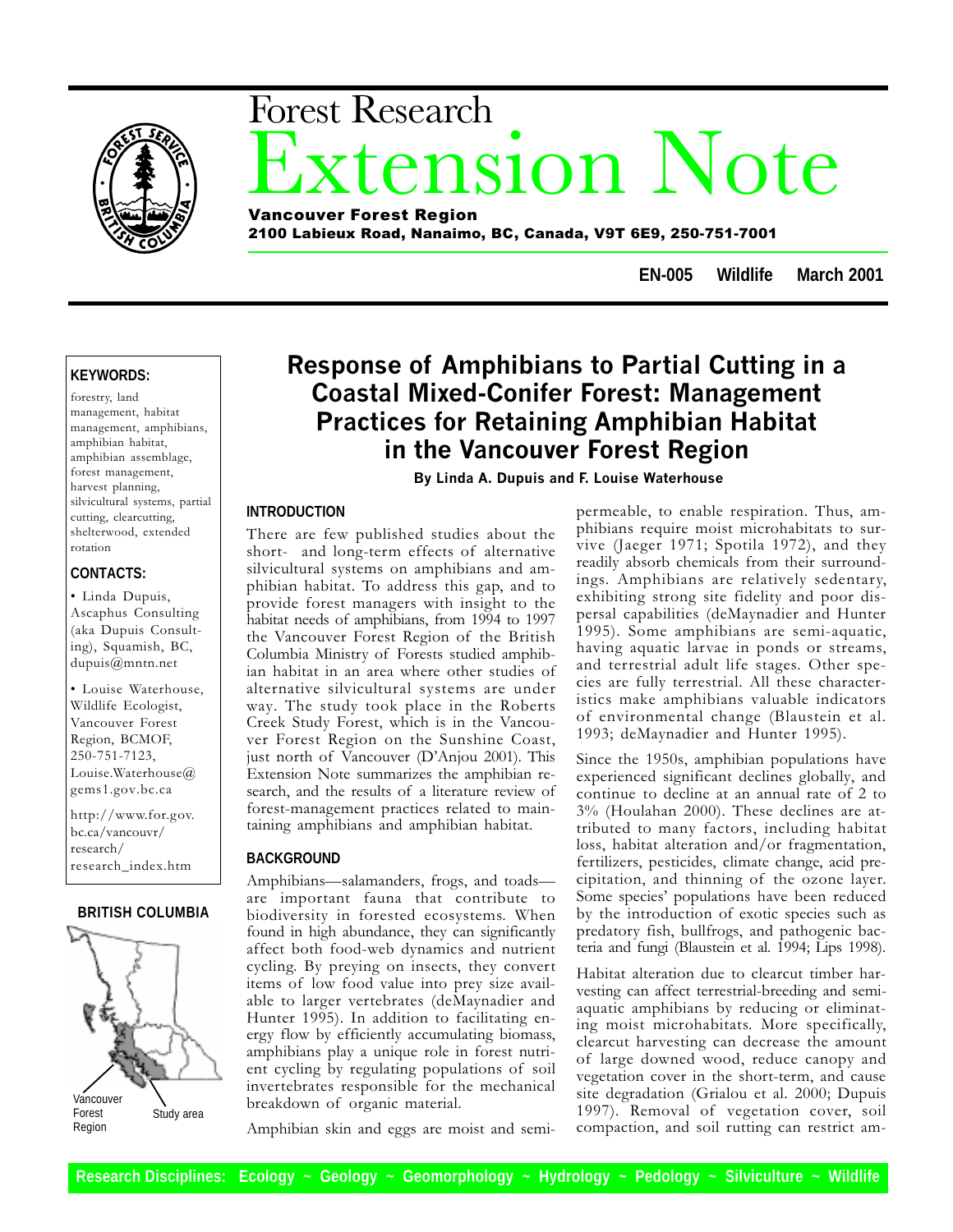phibian foraging activities and movement patterns (Spotila 1972). In particular, large pieces of dead wood are critical egg-laying sites, foraging substrates, and thermal refugia (Heatwole 1962; Aubry et al. 1988; Corn and Bury 1988; Davis 1996; Dupuis 1997). For semi-aquatic species, quality of the stream or pond habitat can be reduced by sedimentation (Beschta 1978), increased water temperatures (Holtby 1988), and accelerated water loss (Jones and Grant 1996).

Amphibians may benefit from partial canopy cover, understory cover retention, and the amount of large pieces of dead wood over longer harvest rotations. For example, Childs and Flint (1987) found that partial-cutting harvesting systems in Oregon reduced the duration of periods of high soil temperature, and that the canopy of shelterwood blocks decreased the incident solar radiation and caused cooler soil temperatures throughout the soil profile compared to clearcut blocks. But increased road density and stream crossings associated with alternative silvicultural practices may reduce the quality of amphibian habitat (deMaynadier and Hunter 1995).

#### **STUDY METHODS**

#### **Study Objectives**

The objectives of the study were:

1. Provide information about the assemblage of amphibians in the Roberts Creek Study Forest compared to that of the whole of the Vancouver Forest Region.

2. Summarize response of common amphibian species to three harvest treatments (clearcut, shelterwood, extended rotation).

3. Outline forest-management practices for retaining amphibian habitat in the Vancouver Forest Region, based on a literature review and on the results of the amphibian study at the Roberts Creek Study Forest.

#### **Study Site**

The study site is located within the Roberts Creek Study Forest which is approximately 40 km northwest of Vancouver, BC, within the Sunshine Coast Forest District of the Vancouver Forest Region. It lies within the Dry Maritime Coastal Western Hemlock (CWHdm) biogeoclimatic subzone at elevations of 300 to 600 m. Climate is characterized by warm, relatively dry summers and moist, mild winters with little snowfall. The forest is comprised mostly of mesic soils, and mature, fire-origin stands (110-130 years old) (D'Anjou 2001). These are dominated by Douglas-fir (Pseudotsuga menziesii) and western hemlock (Tsuga heterophylla), with some western redcedar (Thuja  $p\text{ }l\text{ }i$  and red alder (Alnus rubra) patches. Overstory canopies range from closed with limited ground vegetation cover, to moderately open with moss/lichen mats dominated by feather mosses. Two permanent ponds, one east and one west of East Wilson Creek, and four non-fish-bearing creeks (Clack, Gough, Flume, and East Wilson Creeks), occur in the study forest (Figure 1).

The Roberts Creek Study Forest is a demonstration area in



Figure 1. Location of amphibian study areas (treatments) in the Roberts Creek Study Forest.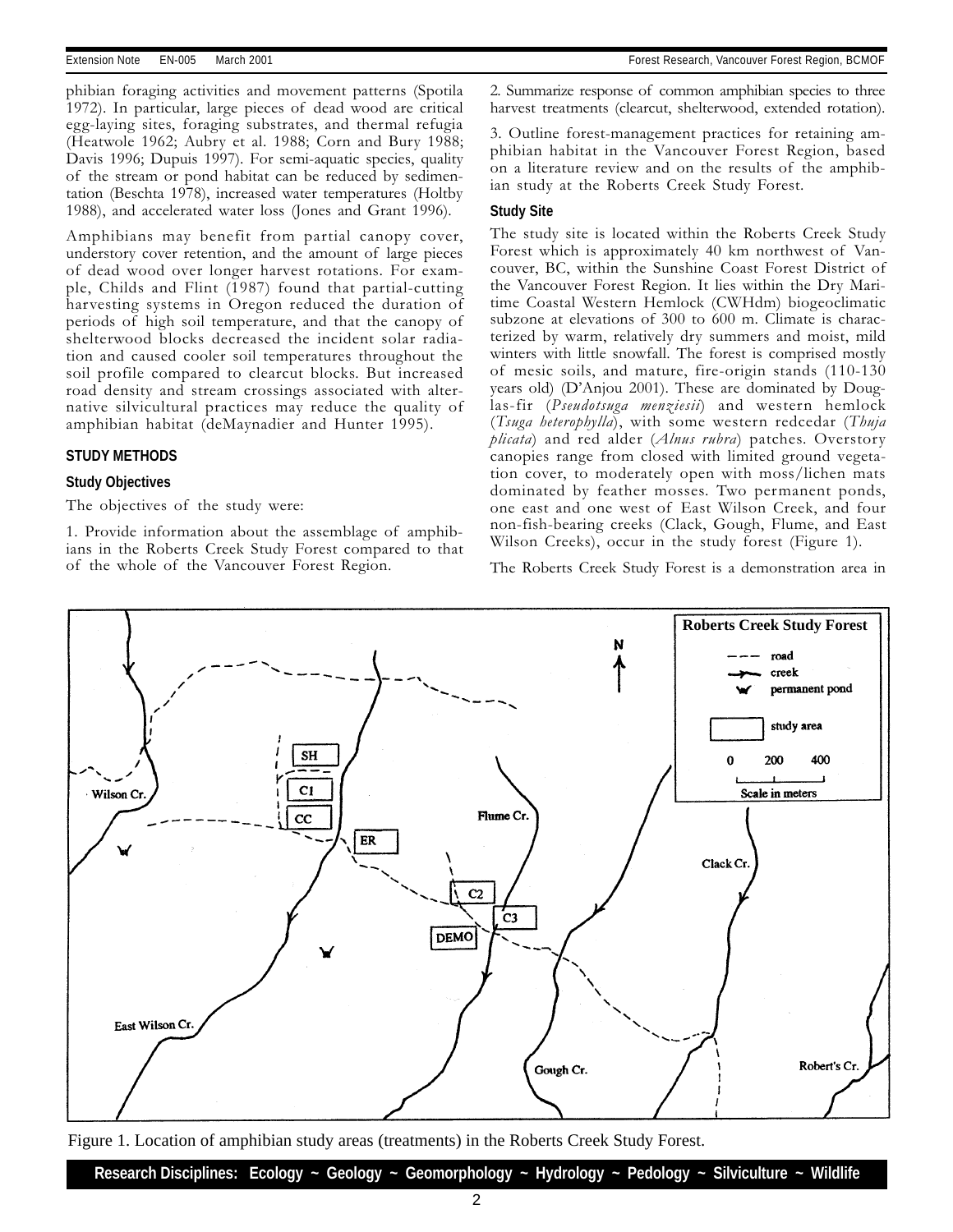which a set of unreplicated, experimental treatments are under way to demonstrate, evaluate, and develop silvicultural systems that meet a variety of biological, social, and economic objectives.

#### **Experimental Design**

At the Roberts Creek Study Forest three 10- to 12-ha harvesting treatments were used  $(D'Anjou 2001)$ :

Clearcut: Conventional harvesting with reserves of Douglas-fir veterans or other large, mature trees.

Shelterwood: Two-pass, dispersed-overstory, shelterwood harvesting with reserves. Density target of first entry is  $75-90$  stems/ha, and  $3-7$  years later the density target of the second entry is  $20-30$  stems/ha; 90-year rotation.

Extended Rotation: Five entries, each removing 15-25% of existing volume; 55-year rotation.

These treatments were contrasted with three unharvested Controls of similar size.

In addition, a 7.7-ha Demonstration block of shelterwood harvesting with dispersed understory (57 stems/ha), which was harvested in the winter of 1994, was used for amphibian research.

The Clearcut, Shelterwood (first pass), and Extended Rotation (first entry) blocks were harvested in the winter of 1996/1997. Pre-treatment data on amphibians were collected in 1994 and 1995, for all but the Demonstration block. Post-treatment data were collected in 1995 and 1997 for the Demonstration block, and in 1997 for all the other study blocks. The timing, length, and intensity of all pre- and post-treatment sampling periods were governed by peak activity periods of amphibians (spring and fall) and funding and harvesting schedules.

Pitfall trapping (1994, 1995, 1997), time-constrained searches (1997), reconnaissance pond surveys (1997), and area-constrained stream searches (1995, 1997) were used to determine species assemblage and relative abundance of amphibians in the Roberts Creek Study Forest.

Four, randomly placed, pitfall-trap arrays were established in each treatment (Figure 2). Arrays consisted of three 5-



Figure 2. Pitfall trap array.

m drift fences, radiating from a central point (Corn 1994). Pitfalls were placed at the end of each fence and in the converging center. A 30x50-cm plywood board covered each pitfall. For both pre- and post-treatment sampling periods, once per week (May/June/September 1994; April/ May 1995; September/October 1997), amphibians were sampled by opening traps overnight for a 12-h period. In 1997, amphibians were sampled for an additional 24-h period with traps checked at 12-h and 36-h to gain information on less-common species. These additional 36-h sample data are not included in pre- and post-treatment comparisons. All individuals were measured and marked by means of unique toe-clips (Ferner 1979).

Time-constrained searches of four person-hours (Corn and Bury 1990) were used in 1997 to evaluate the effectiveness of the array design in determining species assemblage within each treatment.

Reconnaissance pond surveys were conducted only in local ephemeral ponds, and in a large, classified wetland north of the Roberts Creek Study Forest, to obtain a list of pond-breeding species with which to compare pitfall/ coverboard array results. The four non-fish-bearing creeks in the Study Forest (Figure 1) were also surveyed for tailed frog tadpoles by means of area-constrained searches. Researchers estimated tadpole density within a creek by counting individuals encountered during active searches of three, systematically placed, 5-m reaches, of which the first was situated randomly in the creek. Incidental observations of terrestrial amphibians were recorded during area-constrained searches.

#### **RESULTS AND DISCUSSION**

#### **Amphibian Assemblage in the Vancouver Forest Region: Results of the Literature Review**

Published research about the effects of altered habitat on amphibians in the Vancouver Forest Region is lacking. However, it is known that the Vancouver Forest Region including Vancouver Island and the Queen Charlotte Islands has four frog, seven salamander, and one toad species.1 Seven are endemic to the Pacific Northwest, and the northernmost ranges of five of the amphibian species occur within the Vancouver Forest Region (Table 1). Endemic amphibian fauna have specific ecological requirements and limited distributions (Walls et al. 1992). Thus the Vancouver Forest Region is a provincially significant area for amphibian conservation on public and private lands.

<sup>&</sup>lt;sup>1</sup> In comparison, Northern and Central BC have six amphibian species, and the Southern Interior has three.

<sup>2</sup> See www.cosewic.gc.ca/COSEWIC/Default.cfm, website of the Committee of the Status of Endangered Wildlife in Canada (COSEWIC).

<sup>3</sup> See www.cosewic.gc.ca/COSEWIC/Default.cfm, website of the Committee of the Status of Endangered Wildlife in Canada (COSEWIC). 4 See www.cosewic.gc.ca/COSEWIC/Default.cfm, website of the Committee of the Status of Endangered Wildlife in Canada (COSEWIC). 5 Russ Haycock, Proprietor, Hyla Consulting, Vancouver, BC; personal communication, 1999. Bill Leonard, Wetlands Section, State Department of Ecology, Washington, USA; personal communication, 01 November 1994. 6 Leo Frid, student, Department of Zoology, University of British

Columbia, Vancouver, BC; personal communication, April 1999.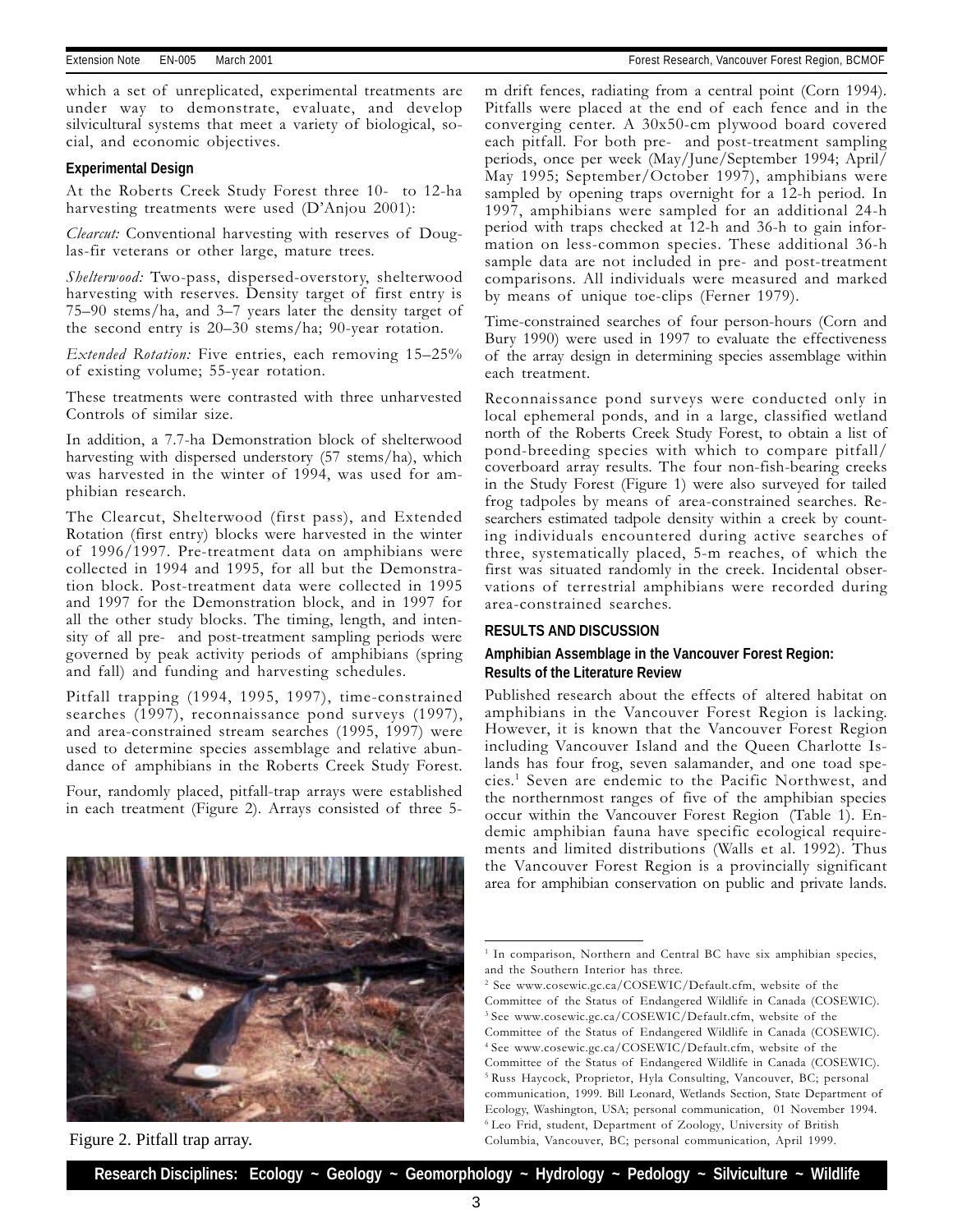#### Table 1. Amphibians of the Vancouver Forest Region (adapted from Corkran and Thoms 1996 and COSEWIC reports). **<sup>a</sup>**

|                                      |                         | <b>Endemic to</b><br><b>Pacific</b>                                               |                                                                                          |  |
|--------------------------------------|-------------------------|-----------------------------------------------------------------------------------|------------------------------------------------------------------------------------------|--|
| <b>Species</b>                       | Scientific name         | <b>Northwest</b>                                                                  | <b>Comments</b>                                                                          |  |
| <b>Salamanders</b>                   |                         |                                                                                   |                                                                                          |  |
| Roughskin newt <sup>b</sup>          | Taricha granulosa       | yes                                                                               |                                                                                          |  |
| Long-toed salamander <sup>b</sup>    | Ambystoma macrodactylum | no                                                                                |                                                                                          |  |
| Northwestern salamander <sup>b</sup> | Ambystoma gracile       | yes                                                                               |                                                                                          |  |
| Western redback salamander c         | Plethodon vehiculum     | Found on southern coast of<br>yes<br>BC mainland and on<br>Vancouver Island only. |                                                                                          |  |
| Ensatina salamander c                | Ensatina eschscholtzii  | yes                                                                               | Found on southern coast of<br>BC mainland and on<br>Vancouver Island only.               |  |
| Clouded salamander c                 | Aneides ferreus         | yes                                                                               | Possibly introduced to<br>Vancouver Island.                                              |  |
| Pacific giant salamander b           | Dicamptodon ensatus     | yes                                                                               | Found south of the Fraser<br>River (on the southern coast of<br>the BC mainland).        |  |
| Frogs and toads                      |                         |                                                                                   |                                                                                          |  |
| Tailed frog b                        | Ascaphus truei          | no                                                                                | Found in BC mainland<br>mountains only.                                                  |  |
| Pacific treefrog b                   | Hyla regilla            | no                                                                                |                                                                                          |  |
| Red-legged frog b                    | Rana aurora             | yes                                                                               | Found on southern coast of<br>BC mainland and on<br>Vancouver Island only.<br>Declining. |  |
| Spotted frog b                       | Rana pretiosa           | no                                                                                | Found on southern coast of<br>BC mainland only.                                          |  |
| Western toad b                       | <b>Bufo</b> boreas      | no                                                                                | Possibly declining on southern<br>coast of BC mainland and on<br>Vancouver Island.       |  |

<sup>a</sup> This table excludes the Queen Charlotte Islands, which has only two amphibian species: the native western toad, and the introduced Pacific treefrog. b Semi-aquatic lifehistory. c Terrestrial lifehistory.

The spotted frog, found only in the southern mainland of British Columbia is lost from more than 90% of its range; a total of 288 individuals exist in three isolated populations.<sup>2</sup> The spotted frog has nearly disappeared largely due to residential development, introduction of exotic species, and poor management of livestock.<sup>3</sup> The red-legged frog is also being displaced in the southern mainland and Vancouver Island, by the introduction of bullfrogs and fish, $4$  as is the western toad. The latter species may be on the brink of extirpation in low-lying areas of southern British Columbia and of Washington,

where historically it was common according to anecdotal evidence (Knopp 1997).<sup>5</sup> Tailed frogs (Figure 3) can be negatively affected by timber harvesting (Dupuis et al. 1995; Wahbe 1996; Richardson and Neill 1995), as can the Pacific giant salamander (Frid<sup>6</sup>) and the western redback salamander (Dupuis 1997).

#### **Terrestrial Surveys**

Terrestrial surveys of amphibians were undertaken with pitfall arrays and time-constrained surveys. A total of 126 amphibians, comprising seven species, were captured from

**Research Disciplines: Ecology ~ Geology ~ Geomorphology ~ Hydrology ~ Pedology ~ Silviculture ~ Wildlife**

4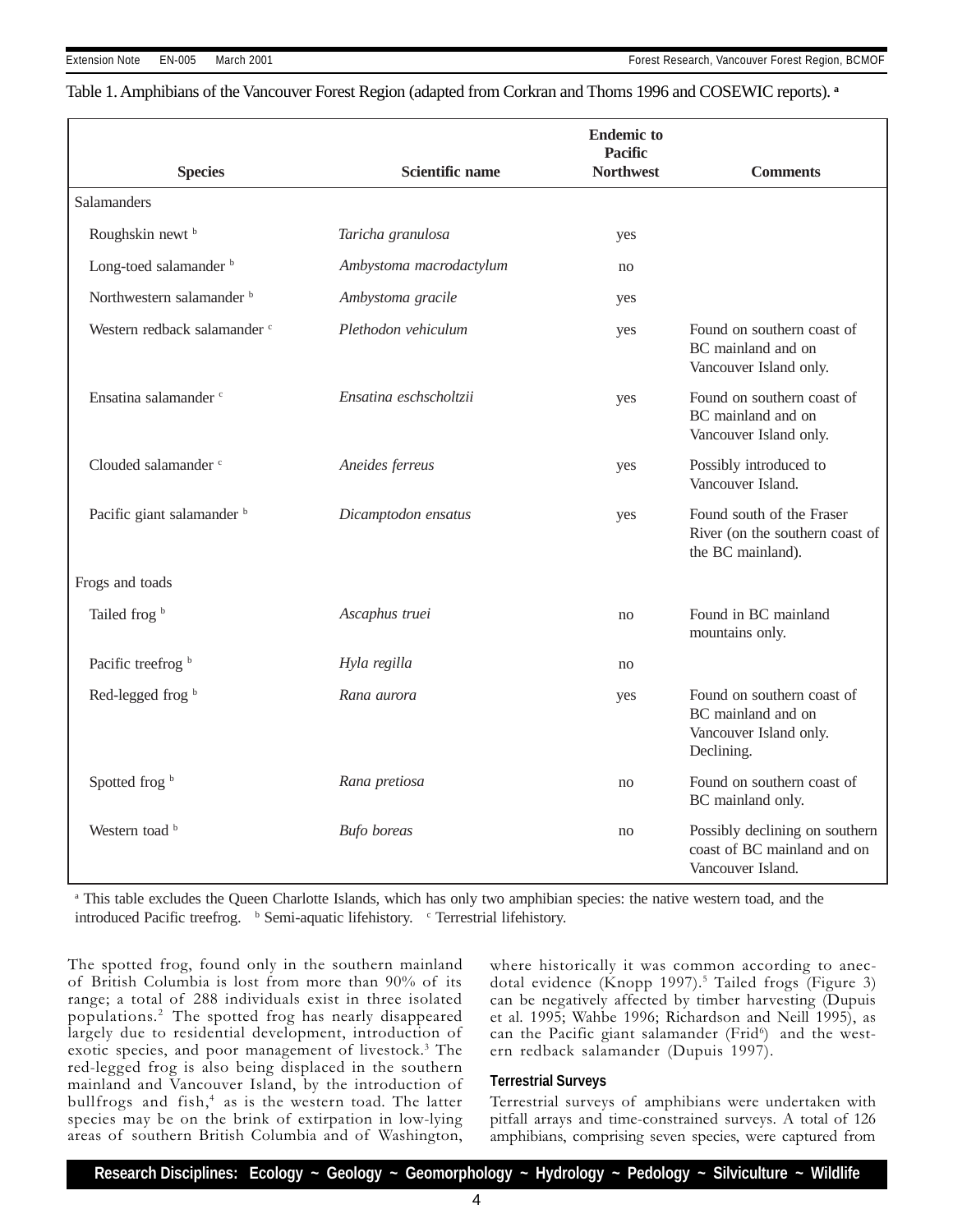



1994 to 1997 after twenty-eight pitfall trap nights (one trap night  $= 12$  h) (Table 2).

Species diversity and richness were similar over the threeyear trapping period, although capture rates varied seasonally. This was likely due to differences in amounts of precipitation (1.4  $+/-$  3.6 mm mean daily spring 1995 to  $8.1 +$  /- 7.4 mm mean daily fall 1997) and days with precipitation during the spring and fall seasons of 1995 and 1997 (20% of the days in spring 1994 and fall 1995, to 71% of the days in fall 1997) (Environment Canada 1997). There were no recaptures. Time-constrained searches in 1997 were not successful at detecting pond breeders, but the first detection of a western toad in the study area was made (Table 2). By using the two survey techniques, all species expected to occur in the Roberts Creek Study Forest were encountered except the western redback<br>Figure 3. Tailed frog. Salamander, for which there was only an unconfirmed

|                         | <b>Terrestrial surveys</b>                                                   |                                                                               |                                                    | <b>Aquatic surveys</b>                                                                                     |  |
|-------------------------|------------------------------------------------------------------------------|-------------------------------------------------------------------------------|----------------------------------------------------|------------------------------------------------------------------------------------------------------------|--|
|                         | <b>Pitfall arrays</b>                                                        |                                                                               | Time-                                              |                                                                                                            |  |
| <b>Species</b>          | <b>Pre-treatment</b><br>(total no.<br>captures from<br>12-h trap<br>periods) | <b>Post-treatment</b><br>(total no.<br>captures from<br>12-h trap<br>periods) | constrained<br>searches<br>(total no.<br>captures) | Reconnaissance                                                                                             |  |
| Frogs                   |                                                                              |                                                                               |                                                    |                                                                                                            |  |
| Red-legged frog         | 15                                                                           | $16(21)$ <sup>a</sup>                                                         |                                                    | 1997: n=63 (total number of egg masses<br>surveyed in classified wetland).                                 |  |
| Tailed frog             | 4                                                                            | 4(13) <sup>a</sup>                                                            | 2                                                  | 1995: n=239 total tadpoles in all<br>surveyed creeks.<br>1997: n=215 tadpoles in all surveyed<br>creeks.   |  |
| Pacific treefrog        | 1                                                                            |                                                                               | 1 (heard)                                          | 1997: n=43 total number of egg masses,<br>and $n=9$ total number of adults<br>surveyed in ephemeral ponds. |  |
| Western toad            |                                                                              |                                                                               | 1 (heard)                                          |                                                                                                            |  |
| Salamanders             |                                                                              |                                                                               |                                                    |                                                                                                            |  |
| Ensatina salamander     | 41                                                                           | 39 (129) <sup>a</sup>                                                         | 47                                                 | n.a.                                                                                                       |  |
| Long-toed salamander    |                                                                              | $1(6)$ <sup>a</sup>                                                           |                                                    | 1997: n=82 total number of egg masses,<br>and n=6 total number of adults<br>surveyed in emphemeral ponds.  |  |
| Northwestern salamander | 2                                                                            | $1(5)$ <sup>a</sup>                                                           |                                                    | 1997: n=12 total number of egg masses<br>surveyed in classified wetland.                                   |  |
| Roughskin newt          | 2                                                                            |                                                                               | 1                                                  | Common. <sup>b</sup>                                                                                       |  |

Table 2. Amphibian species of the Roberts Creek Study Forest, combined for all study sites.

<sup>a</sup> Total captures including both 12-h and 36-h capture periods used in 1997. <sup>b</sup> Pat Crommie, local resident; personal communication; April 1997.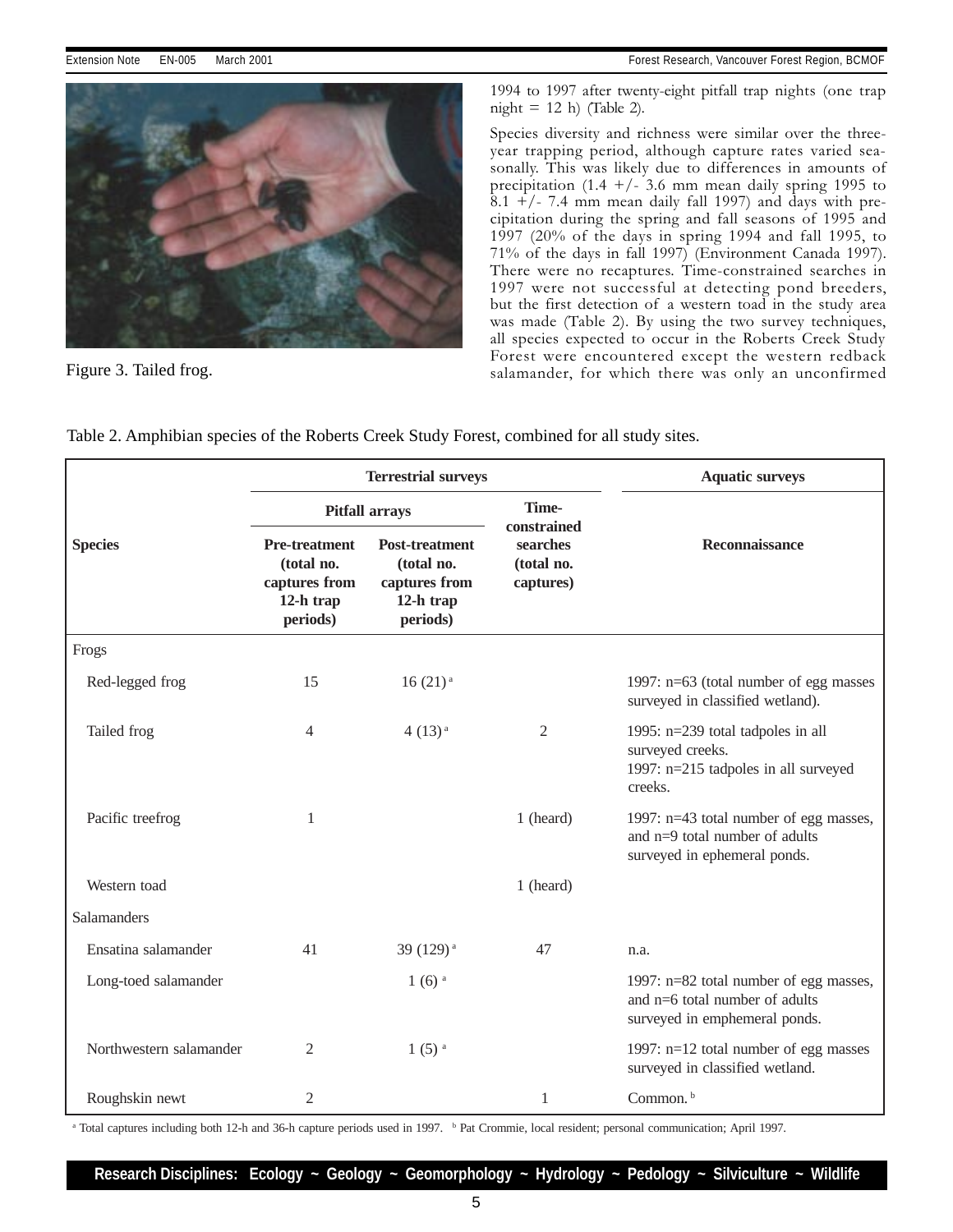detection. The lack of historical records of the western redback salamander on the Sunshine Coast suggests that the species may be scarce here primarily because it is at the extreme northern boundary of its range. Furthermore, western redbacks seem to be strongly associated with riparian habitats in managed stands, but not in old growth (Dupuis 1997). The single detection of the adult western toad (Table 2) and lack of detection of larval toads also suggest that toads are rare or uncommon at low elevations along the Sunshine Coast. Time-constrained searches and pitfall trapping both demonstrated that ensatina salamanders are a common terrestrial amphibian in the Roberts Creek area and likely dominate the amphibian community in this forest (Table 2). Two aquatic breeders, the tailed frog and the red-legged frog, also appear to be relatively common in the Roberts Creek area, but terrestrial captures were too low to provide insight on the effects of various silvicultural treatments.

Unlike most pond breeders, red-legged frogs were captured in relatively high numbers in their home ranges

within the Roberts Creek Study Forest (Table 2). Redlegged frog adults are non-migratory and usually frequent small ponds and creeks next to moist, sheltering forests, although adults will wander far from standing water under suitable climatic conditions (Corkran and Thoms 1996). Thus, the distribution of small, forested watercourses in the landscape may be a more important terrestrial characteristic for the red-legged frog than are local habitat features. In support of this, red-legged frogs were observed in stream-side habitat along the more shaded tributaries (n=9; Flume and East Wilson Creeks) during the area-constrained searches for tailed frog tadpoles. During the breeding season tailed frog adults can forage several hundred meters from the water's edge (Nussbaum et al. 1983) but their movements are governed by ambient air temperature and humidity (Metter 1964), and possibly by ambient light levels (Hailman 1982). Tailed frog adults occurred in low numbers in arrays throughout the research forest (Table 2, Table 3). The majority of captures (78% of juveniles and adults, 21 / 27 for

Table 3. Number and types of amphibians captured per ten trap nights (one trap night = 12 h) at each study site, pretreatment (1994/95) and post-treatment (1997).

| <b>Treatment</b>         | Year of<br>$treatment$ | <b>Species captured</b>                      |                                                       |                                                 |                                              |                                           |  |
|--------------------------|------------------------|----------------------------------------------|-------------------------------------------------------|-------------------------------------------------|----------------------------------------------|-------------------------------------------|--|
|                          |                        | <b>Ensatina</b><br>$(no./10$ trap<br>nights) | <b>Red-legged frog</b><br>$(no. / 10$ trap<br>nights) | <b>Tailed frog</b><br>$(no./10$ trap<br>nights) | Other species<br>$(no. / 10$ trap<br>nights) | <b>Total</b><br>$(no./10$ trap<br>nights) |  |
| Control 1                | 1994/95                | $\overline{2}$                               | $\boldsymbol{0}$                                      | $\boldsymbol{0}$                                | 1                                            | 3                                         |  |
|                          | 1997                   | $\mathfrak{2}$                               | 3                                                     | $\mathbf{1}$                                    | $\mathbf{0}$                                 | $6\,$                                     |  |
| Control 2                | 1994/95                | $\overline{4}$                               | 3                                                     | 1                                               | 2                                            | 10                                        |  |
|                          | 1997                   | $8\,$                                        | $\overline{2}$                                        | $\overline{2}$                                  | $\boldsymbol{0}$                             | 12                                        |  |
| Control 3                | 1994/95                | 5                                            | 1                                                     | 1                                               | 1                                            | $\,8\,$                                   |  |
|                          | 1997                   | $\overline{4}$                               | 3                                                     |                                                 | $\mathbf{0}$                                 | $8\,$                                     |  |
| Demonstration            | 1994/95 <sup>a</sup>   | $\mathbf{0}$                                 | 1                                                     | $\boldsymbol{0}$                                | $\Omega$                                     | $\mathbf{1}$                              |  |
|                          | 1997 b                 | 14                                           | $\overline{2}$                                        | $\mathbf{0}$                                    | 2                                            | 18                                        |  |
| <b>Extended</b> rotation | 1994/95                | 5                                            | $\mathfrak{2}$                                        | $\boldsymbol{0}$                                | $\mathbf{0}$                                 | $\tau$                                    |  |
|                          | 1997 <sup>a</sup>      | 9                                            | 1                                                     | 1                                               | $\Omega$                                     | 11                                        |  |
| Shelterwood              | 1994/95                | 1                                            | 1                                                     | 1                                               | $\Omega$                                     | $\mathfrak{Z}$                            |  |
|                          | 1997 <sup>a</sup>      | 1                                            | 4                                                     | $\boldsymbol{0}$                                | $\boldsymbol{0}$                             | 5                                         |  |
| Clearcut                 | 1994/95                | 8                                            | 1                                                     | 1                                               | 1                                            | 11                                        |  |
|                          | 1997 a                 | $\Omega$                                     | 1                                                     | $\theta$                                        | $\overline{0}$                               | $\mathbf{1}$                              |  |

 $a$  One year after harvest.  $b$  Three years after harvest.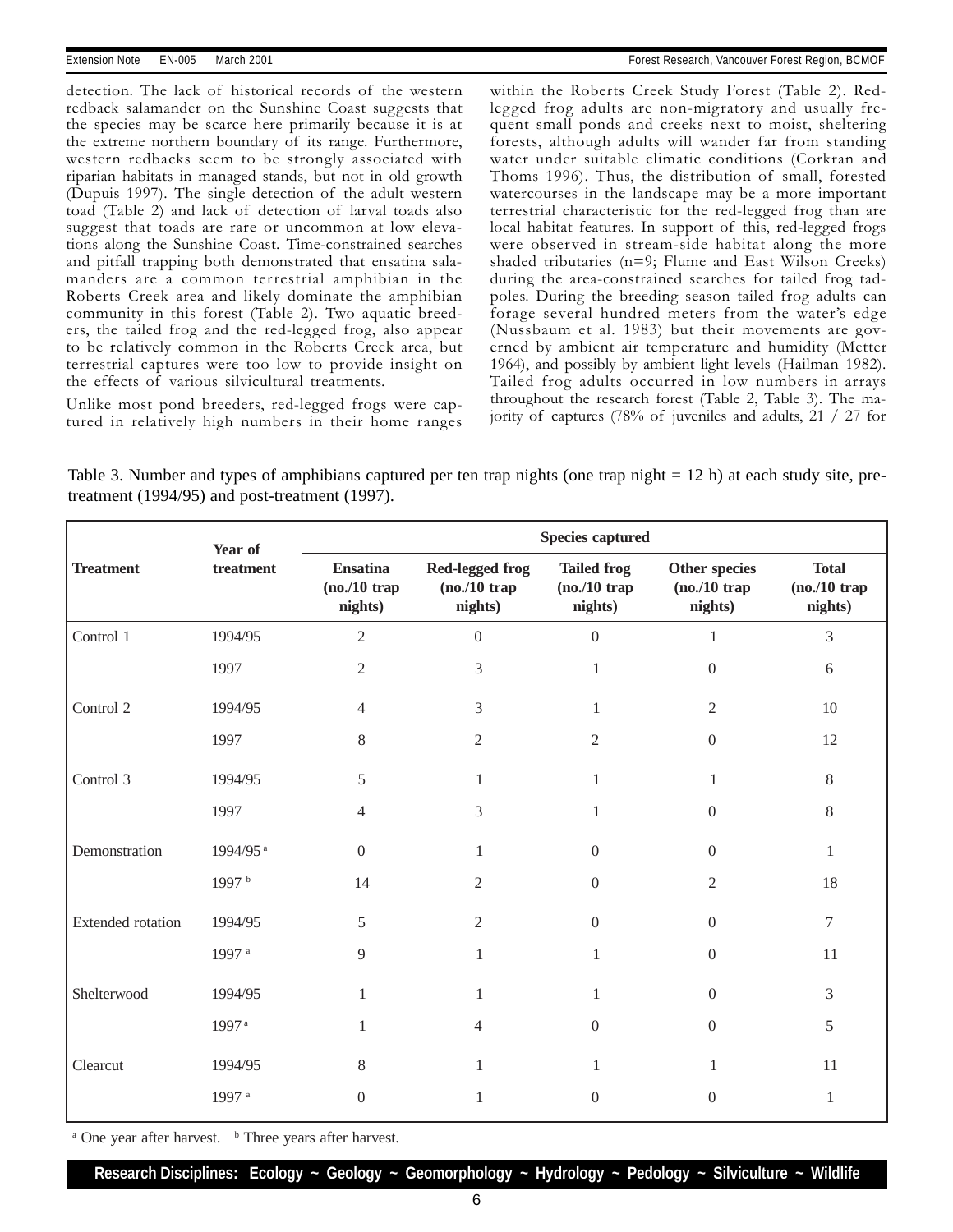all data combined including incidental) were in the vicinity of Flume Creek in the search areas closest to the primary natal creeks (refer to Figure 1).

Pond-breeding salamanders generally inhabit clearings or forest stands with open canopies and some deciduous trees (Nussbaum et al. 1983). Five of the six pitfall captures of long-toed salamanders were in habitats with little or no canopy (demonstration block and shelterwood). Roughskin newts were encountered only in their terrestrial home range, west of East Wilson Creek (refer to Figure 1). This species in particular avoids dense conifer forests (Green and Campbell 1984) such as those that characterize the Roberts Creek Study Forest. Northwestern salamanders were limited to the forest stands east and west of Flume Creek.

#### **Aquatic Surveys**

The low capture rate associated with aquatic-breeding salamanders (Table 2) may be attributed to low levels of surface activity beyond the egg-laying site (Powell et al. 1997). Adults tend to spend much of their time in underground burrows once they have migrated from their breeding pond. The reconnaissance pond surveys indicated that the Pacific treefrog and long-toed salamander were very common in the study area, and that northwestern salamanders, red-legged frogs, and rough-skin newts were common in deeper water bodies nearby (Table 2). The regular occurrence of Pacific treefrog tadpoles in roadside ditches (Table 2) suggests that this species is common and widespread in the Roberts Creek Study Forest. Ponds are important sources of semi-aquatic species and should be managed to retain these species.

Tailed frog tadpoles were commonly found in the larger tributaries of the Roberts Creek Study Forest, and their numbers were low in the intermittent Flume Creek (average tadpole densities, in terms of no./m<sup>2</sup>, for areaconstrained searches conducted in 1995 and 1997 were: Clack Creek 3.70, Gough Creek 0.78, Flume Creek 0.30, East Wilson Creek 0.59). Clack Creek, which has the largest and most stable channel, harboured the highest density of tailed frog larvae. Because tailed frog larvae are confined to creeks for a two-to-five-year development period (Bury and Adams 1999), channel stability of stream habitats (coarse substrate, permanent flow) and low water temperatures (0 to  $16^{\circ}$ C) are critical for breeding adults and tadpoles (Dupuis 1999). Channel characteristics can be maintained with the retention of riparian buffers (Dupuis and Steventon 1999).

#### **Response of Ensatina to Harvesting**

The ensatina is more common in second-growth than in old-growth forests (Corn and Bury 1988; Aubry et al. 1988). This was the only species captured in sufficient numbers to allow examination of the effects that harvesting practices may have on amphibians (Table 3).

Ensatina numbers varied among the treatments and controls, regardless of harvesting regimes. For example, few ensatina were found in Control 1 or in the pre-harvest shelterwood treatments in the upper reaches of East Wilson Creek (Shelterwood and Control 1) (Figure 1). These sites may be less productive for ensatina than the

other Controls (2 and 3), the pre-treatment Extended Rotation, and Clearcut blocks (Table 3). Given this natural spatial variability, and the lack of spatial replication, the pre- and post-treatment data can indicate only potential effects. When only the productive sites are considered, the pitfall/amphibian capture array results suggest that ensatina were negatively affected by clearcut harvesting, but not by the thinning cut in the Extended Rotation (Table 3). More specifically, surface activity of ensatina was not detected in the post-harvest Clearcut. Similarly, three years after harvest, the abundance of ensatina in the Demonstration block increased more than ten fold (Table 3). Assuming the pre-harvest Demonstration block was a productive site for ensatina, the absence of surface activity the first post-harvest year (Table 3) suggests that the partial harvesting of this site had a short-term, negative effect on ensatina.

Ensatina may be negatively affected by harvesting if yarding systems cause soil disturbances that impact surface activity and availability of sub-surface burrows.<sup>7</sup> In this study, more area was exposed to yarding in the Clearcut and Demonstration blocks than in the Extended Rotation block. Alternatively, although ensatina are considered relatively resilient to desiccation (Aubry et al. 1988), they may still be vulnerable to the dry microclimatic conditions of the ground following removal of the tree canopy (Chen et al. 1992). Terrestrial amphibians tend to remain in sub-surface burrows until favourable conditions arise above ground (Duellman and Trueb 1986). In support of this, post-harvest, time-constrained searches reported low diurnal activity in the exposed areas compared to the forested ones: an average of 10.5 ensatina encounters/four person-hours in the Control and Extended Rotation blocks (7 to 13 individuals), compared to 1.6 encounters in the Clearcut and Shelterwood blocks (0 to 3 individuals). Also, 56% of the 1997 captures in the Demonstration block occurred on two rainy and windless days, and individuals appeared to be clustered in the vicinity of moist microhabitats: 53% of captures were in the array closest to a permanent seepage site (approx. 5 m from seepage) compared to 6% in the most remote array (200 m from seepage). In summary, partially exposed cutblocks such as shelterwoods (Shelterwood and Demonstration treatments) may provide little opportunity for surface activity until the microclimate conditions of the stand are once again favourable. Re-sampling of the clearcut is required to determine whether ensatina activity is now re-established on this site, i.e., following vegetation re-growth.

These results suggest that partial cutting systems that use low stem removal and retain more overstory canopy cover, such as the extended rotation, are less likely to negatively affect the local abundance of ensatina. But, it is unclear from these results whether or not clearcut harvesting has a greater effect on the abundance of ensatina than heavier stem and overstory removal partial harvests,

<sup>7</sup> Barb Beasley, Research Co-ordinator, Long Beach Model Forest, Ucluelet, BC; personal communication, 23 January 2001.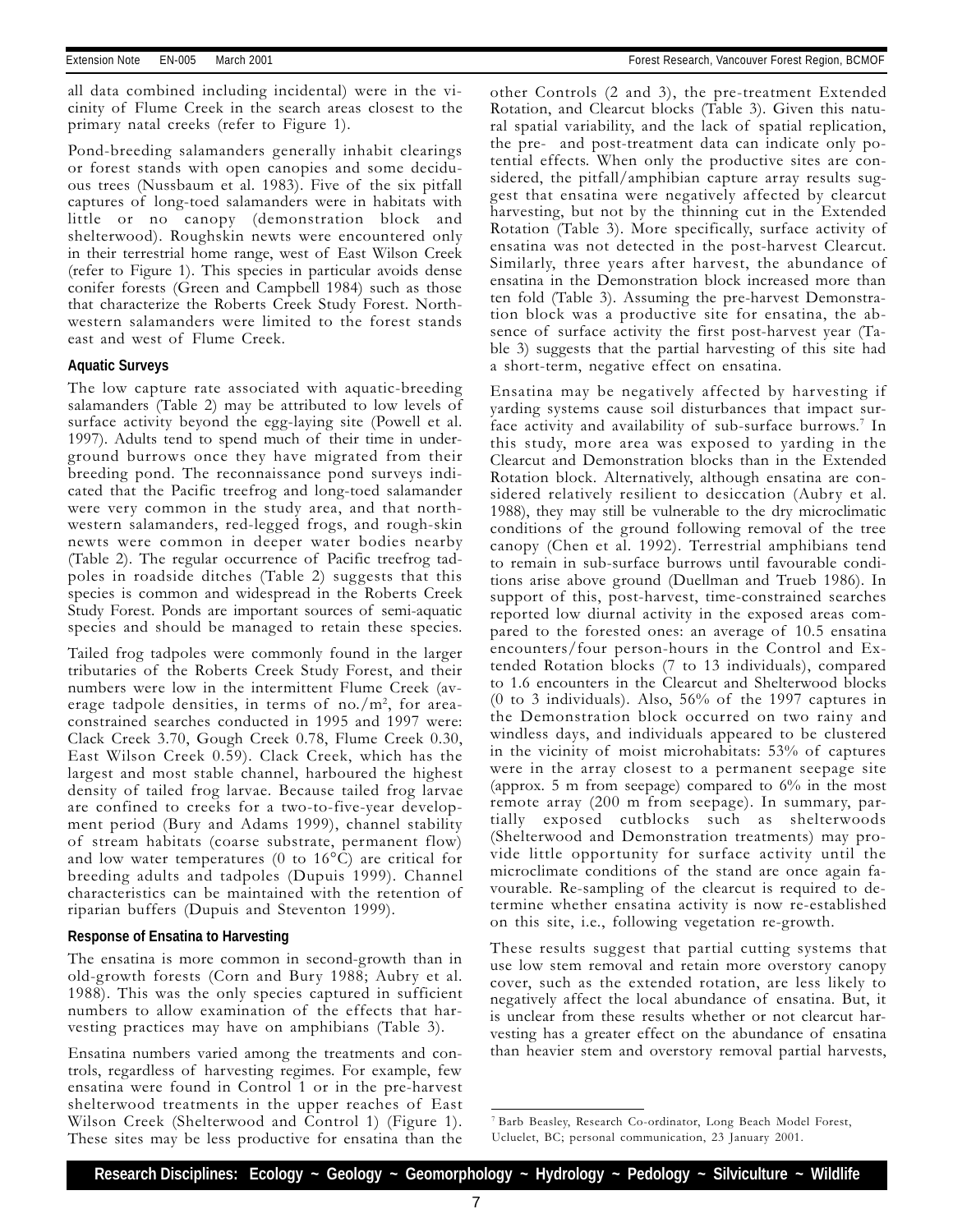such as those used in the Demonstration and the Shelterwood blocks, because it was not possible to collect pre-treatment data from the Demonstration block and because the Shelterwood treatment site was unproductive. In general, the window of opportunity for amphibian surface activity is likely narrowed in partially harvested or clearcut stands compared to unharvested stands, by drier, windier microclimatic conditions (Chen et al. 1992). In southwestern Oregon, Childs and Flint (1987) demonstrated that seasonal water loss was delayed in shelterwoods and other partial-shade treatments compared to clearcuts. In clearcuts, soil temperatures at a depth of 20 mm reached levels lethal for tree seedlings (35°C) by late May, which falls within the amphibian breeding season. This implies that, in the short term, some retention may be more beneficial for ensatina than no retention of stems.

#### **Conclusions**

Most species found within the Vancouver Forest Region are also found in the Roberts Creek Study Forest. Aquatic and terrestrial surveys combined suggest that pondbreeder distribution in the Roberts Creek Study Forest may be governed primarily by landscape-level attributes, namely wetlands and deciduous patches. Skelly et al. (1999) and Kolozsvary and Swihart (1999) conclude that most aquatic-breeding amphibian species have non-random distributions related to pond hydroperiod and/or forest canopy. Changes in abundance of ensatina with greater removal of canopy suggests that some partial harvesting systems, such as the extended rotation in this study, may be beneficial to terrestrial breeders in the short-term, possibly by reducing the severity of microclimatic change and the extent of soil disturbance.

Given that amphibian distribution is governed by a wide variety of factors including habitat structure, location of water bodies (streams and ponds), and history of land use, caution must be taken in extending the results of this study to other geographical areas. Also, amphibian abundance and richness is strongly linked to annual climate regimes; thus it is important to gather long-term data to adequately assess amphibian abundance and distributions, and their response to habitat disturbances.

#### **MANAGEMENT PRACTICES FOR MAINTAINING AMPHIBIAN HABITAT**

#### **Stand-Level Considerations**

The following forest-management considerations are gleaned from the literature, and are mostly applicable to stand-level management of amphibian habitat. Stand-level practices are likely to offer sufficient protection to terrestrial breeders, which, unlike aquatic-breeding amphibians, do not move over large distances.

1. The influence of physical structure on terrestrial amphibians has been well documented (Dupuis 1997; Aubry et al. 1988; Welsh and Lind 1988; Heatwole 1962). Because amphibians thrive much better in the cool, moist soil interface provided by decayed logs than under freshly fallen, suspended logs (Dupuis 1997; Davis 1996), altering the quality, position, and amount of downed wood will likely reduce their abundance. In addition, soil

compaction may prevent amphibians from burrowing, and it may restrict their movement and foraging.<sup>8</sup> Retention of forest and soil structure may enable individuals to persist during harvesting (Aubry et al. 1988; Dupuis 1997), and to re-colonize following harvest. Under the Forest Practices Code of British Columbia, this can be achieved by:

- minimizing disturbance of existing dead, decayed wood (downed and standing) (BC Ministry of Forests and BC Ministry of Environment 1995a);
- using Wildlife Tree Patches, Old-Growth Management Areas, and Riparian Management Areas for recruiting dead wood of varying sizes and stages of decay over subsequent rotations (BC Ministry of Forests and BC Ministry of Environment 1999a and 1995b);
- restricting salvage activities within Wildlife Tree Patches, Old-Growth Management Areas, and Riparian Management Areas to retain woody debris for cover;
- allowing for future recruitment of large logs and retention of canopy cover, by using favourable harvesting options such as with extended rotations;
- minimizing soil compaction from heavy machinery (BC Ministry of Forests and BC Ministry of Environment 1995c; Dupuis 1997); and
- limiting prescribed burns that remove surface and subsurface materials (BC Ministry of Forests and BC Ministry of Environment 1995d) if amphibian management is an objective.

2. Amphibians benefit from forested riparian habitats in areas of canopy removal (Dupuis and Steventon 1999; Gomez and Anthony 1996; Dupuis 1997; Frid<sup>9</sup>). Riparian buffers can protect the aquatic life stages of amphibians in streams and wetlands from heat or sedimentation (e.g., Dupuis and Steventon 1999; Hawkins et al. 1983; Murphy et al. 1981). Larger riparian buffers are necessary to protect terrestrial-bound amphibians seeking stable, moist, microclimatic conditions, particularly in times of drought. Gibbs (1998) found that amphibians traveled across open (dry) landscapes via streambeds wherever possible. In this study, the dense understory and canopy cover of Flume Creek appeared to be important habitat for terrestrial-bound tailed frogs, red-legged frogs, and northwestern salamanders. Conversely, Clack and Gough Creeks appeared important for the aquatic phase of the tailed frog larvae, and thus may potentially act as source pools for this species in the Roberts Creek Study Forest. The Forest Practices Code recommends that Riparian Management Areas be established along streams and classified wetlands to minimize the effects of forestry activities on water quality, aquatic ecosystems, and stream channel dynamics, and to provide wildlife habitat (BC Ministry of Forests and BC Ministry of Environment 1995b). Consideration should be given to:

<sup>8</sup> Barb Beasley, Research Co-ordinator, Long Beach Model Forest, Ucluelet, BC; personal communication, 23 January 2001. 9 Leo Frid, student, Department of Zoology, University of British Columbia, Vancouver, BC; personal communication, April 1999.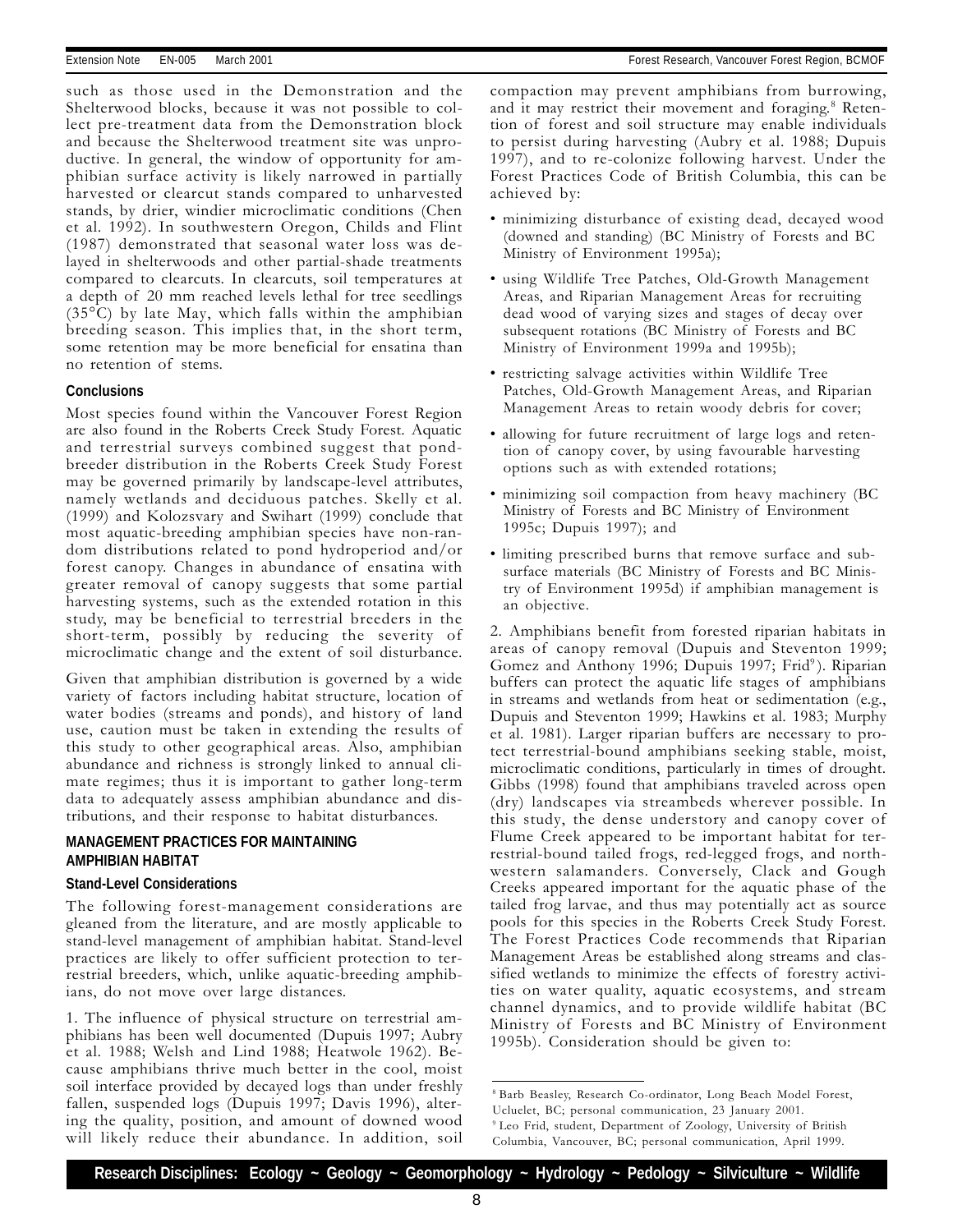- maximizing widths of riparian management zones and limiting partial harvesting in these zones when managing for amphibians, particularly on S4, S5, and S6 streams that do not require reserve zones,
- using Wildlife Tree Patches and Old-Growth Management areas to augment Riparian Management Areas,
- buffering unclassified wetlands, where possible, especially if nearby larger wetlands/lakes have been stocked with fish or have predatory fish (Beasley et al. 2000),
- maintaining buffer integrity by ensuring that harvested edges of buffers are windfirm, and
- falling and yarding away from unbuffered streams to maintain slash-free channels (Dupuis and Steventon 1999).

The tailed frog and Pacific giant salamander currently are listed as Identified Wildlife (Species at Risk) in the Identified Wildlife Management Strategy Forest Practices Code of BC (BC Ministry of Forests and BC Ministry of Environment 1999b). Species at Risk have populations that are threatened and likely to face endangerment or already face endangerment, and they are also species that require special management beyond the coarse filter approach in the Biodiversity Guidebook (BC Ministry of Forests and BC Ministry of Environment 1995a). Under the Forest Practices Code they require protection at designated sites (Wildlife Habitat Areas). For procedures and measures for managing the tailed frog and the Pacific giant salamander, see Managing Identified Wildlife: Procedures and Measures, Volume 1 and Volume 2 (BC Ministry of Forests and BC Ministry of Environment 1999b and 2001 in process).

3. Gyug (1996) suggests that forest harvesting may have a significant influence on aquatic-breeding amphibians through the creation of small breeding ponds (i.e.,  $<0.02$ ) ha and at least 20 cm deep) that potentially act as population sinks. These small wetlands, which are created as a result of industrial activity (e.g., ditches, wheel ruts), become more attractive than natural ponds to amphibians because they warm early in the spring. Yet even under normal air temperature and precipitation levels, they can dry up before metamorphosis takes place. Furthermore, they usually lack thermal and predatory cover, in the form of downed wood or emergent vegetation, for developing larvae. If these sites were not created, the amphibians would breed in natural sites, which would lead to achieving better reproductive success than in the machine-made wetlands. Thus, this attraction to ponds in clearcuts may have long-term negative implications for population persistence (Gyug 1996; Waldick et al. 1999). Consideration should be given to:

- reducing the creation of shallow, human-made ponds by minimizing road density and site degradation, as per the Soil Conservation Guidebook (BC Ministry of Forests and BC Ministry of Environment 1995c); and
- buffering natural ponds to make alternative habitat available.
- 4. Permanent forest roads can represent relatively long-

term changes in habitat (deMaynadier and Hunter 1995). Road building and use can lead to sedimentation of streams that affects foraging and movement of amphibians, such as tailed frog larvae, particularly in small streams that lack water power to flush fine organic and inorganic materials (Dupuis and Steventon 1999). Short-term effects from road building and utilization include soil compaction (Grialou et al. 2000), as well as creation of artificial ponds. In addition, roads can act as barriers to amphibians' movements, or potentially precipitate amphibian mortality through roadkill (deMaynadier and Hunter 1995; Gibbs 1998). To minimize the negative effect of roads on amphibian populations:

- reduce road densities and stream crossings during harvest planning;
- apply riparian buffers (BC Ministry of Forests and BC Ministry of Environment 1995b);
- minimize site disturbance during harvesting (BC Ministry of Forests and BC Ministry of Environment 1995c);
- use sediment-control measures in cut- and-fill slopes, e.g., by grass seeding, armouring ditchlines and culvert outfalls (Dupuis and Steventon 1999);
- minimize use of chemical applications (e.g., dust-palliative polymer stabilizers and soil binders that can be sprayed within ditch lines) because of their potential toxicity to amphibians due to the permeability of their skins;
- de-activate and revegetate roads as per the FPC, but minimize digging and disturbance to adjacent roadside habitat; and
- if pond breeding amphibians have known dispersal routes that cross roads, consider restricting use of these roads at critical dispersal times.

#### **Landscape-Level Considerations**

At the landscape level, amphibian species differ in their response to forest disturbance depending on ecological requirements (e.g., Dupuis and Bunnell 1999; Kolozsvary and Swihart 1999; Skelly et al. 1999; deMaynadier and Hunter 1999; Fergueson 1997). In general, the maintenance of aquatic-breeding amphibian biodiversity seems to require a combination of mature hardwoods and buffered wetland habitats (Mitchell et al. 1997), and protected habitats interconnecting home ranges and breeding grounds within the landscape (Burbrink et al. 1998; Seburn et al. 1997). For example, some migratory aquaticbreeding species appear to have an emigration preference for closed-canopy habitat immediately upon metamorphosis (deMaynadier and Hunter 1999). Retention of amphibian diversity at the landscape level will require that forest managers consider how the *Landscape* Unit Planning Guide and Riparian Management Area Guidebook (BC Ministry of Forests and BC Ministry of Environment 1999a and 1995b) are applied during landscape unit planning.

#### **ACKNOWLEDGMENTS**

We acknowledge the BC Ministry of Forests for the funding opportunity to carry out this research. We also thank Mt. Elphinstone Small Business Forest Enterprises for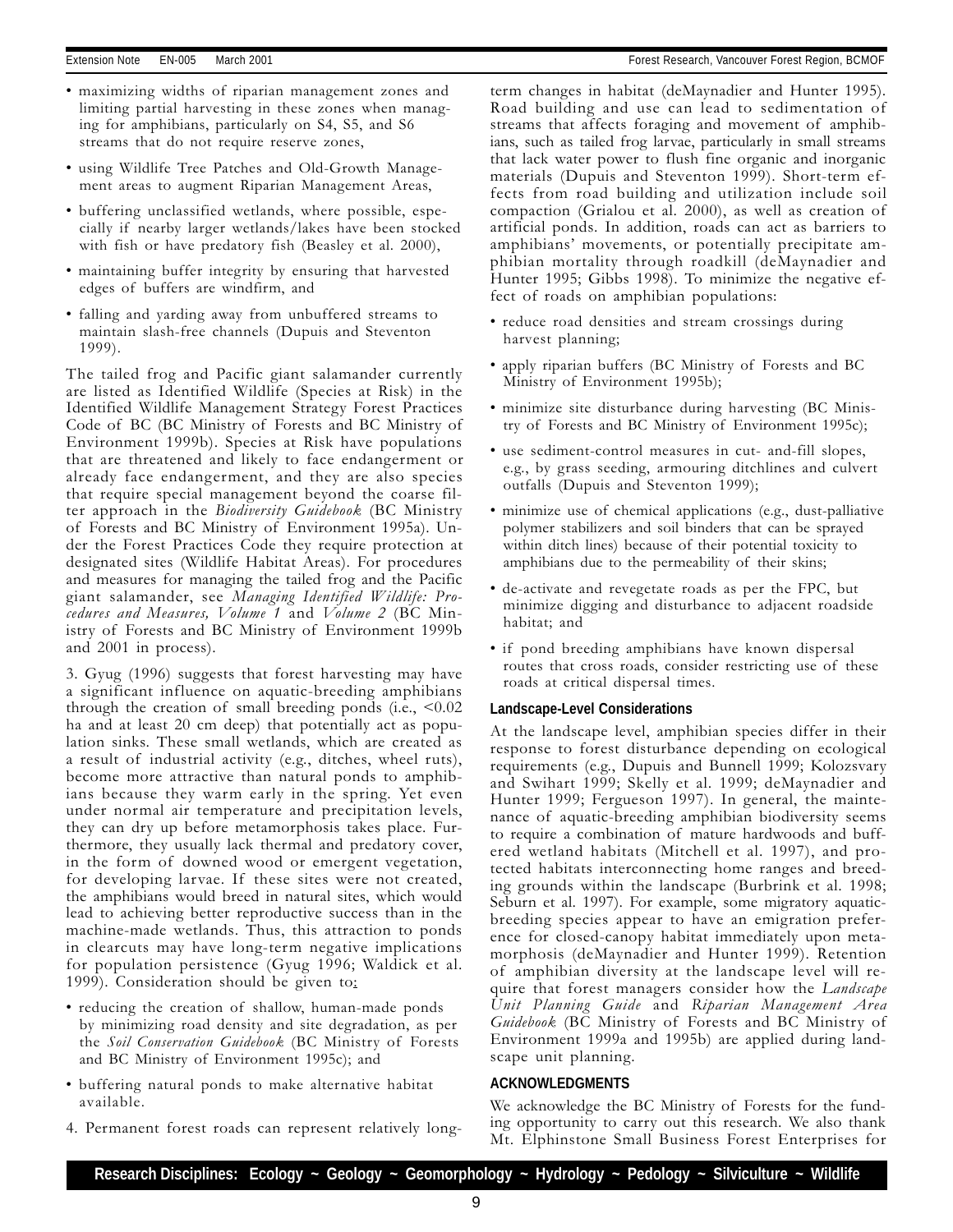establishing the silvicultural treatments. Line Gillespie, Laura Maloney, Leo Frid, Tanya Wahbe, Nancy Jobb, Sheila Sovereign, and Dina Foscarini were invaluable for their help in the field. Similarly, Denis Collins, Don Heppner, Barb Beasley, Doug Steventon, Monica Mather, Laura Friis, Kathi Page, and David Cunnington revised earlier drafts of this publication, and provided useful insights and comments.

#### **WEBSITES OF INTEREST**

#### **Forest Practices Code of BC Guidebooks, BC Ministry of Forests**

**www.for.gov.bc.ca/tasb/legsregs/fpc/fpcguide/guidetoc.htm**

A list of guidebooks, with all available for online viewing or downloading.

### *Managing Identified Wildlife: Procedures and Measures, Volume 1, February 1999,* **Forest Practices Code of BC Guidebook, BC Ministry of Forests**

#### **www.for.gov.bc.ca/tasb/legsregs/fpc/fpcguide/other/wild/**

Managing Identified Wildlife: Procedures and Measures outlines specific management prescriptions for identified species or plant communities and describes the procedure for establishing, modifying, and removing a wildlife habitat area. Management prescriptions consist of wildlife habitat areas and general wildlife measures.

#### **BC Conservation Data Centre (CDC), Wildlife Inventory Section, Resources Inventory Program, BC Ministry of Environment www.env.gov.bc.ca/rib/wis/cdc**

CDC systematically collects and disseminates information about BC's rare and endangered plants, animals, and plant communities. Information about the status, location, and level of protection of rare organisms and ecosystems is compiled and maintained in a computerized database.

#### **Committee on Status of Endangered Wildlife in Canada (COSEWIC) www.cosewic.gc.ca/**

COSEWIC is a committee of representatives from federal, provincial, territorial, and private agencies as well as independent experts that assigns national status to species at risk in Canada.

#### **FrogWeb: Amphibian Declines and Deformities, National Biological Information System (USA) www.frogweb.gov/adopt.html**

Resource managers, scientists, educators, and the general public use FrogWeb to answer a wide range of questions related to the management and conservation of amphibians in the USA. Also provides some Canadian data.

#### **AmphibiaWeb, Digital Library Project, University of California, Berkeley www.amphibiaweb.org**

An online system that allows free access to information about amphibian biology and conservation.

#### **BC Frogwatch Program, Wildlife Branch, BC Ministry of Environment www.elp.gov.bc.ca/wld/frogwatch**

BC Frogwatch is a program to collect information about frog and toad populations in BC. Provides information

on identifying amphibians, surveying for frogs and toads, and reporting findings.

#### **Canadian Amphibian and Reptile Conservation Network http://eqb-dqe.cciw.ca/partners/carcnet/intro.html**

Information about the research, monitoring, and conservation of amphibians and reptiles in Canada.

#### **LITERATURE CITED**

- Aubry, K.B.; L.L.C. Jones; and P.A. Hall. 1988. "Use of Woody Debris" pp 32-37 in Management of Amphibians, Reptiles and Small Mammals in North America. Edited by R.C. Szaro, K.E. Severson, and D.R. Patton. Rocky Mountain Forest and Range Experiment Station, Forest Service, USDA, Fort Collins, Colorado. General Technical Report RM-166. 458p.
- BC Ministry of Forests and BC Ministry of Environment. 1995a. Biodiversity Guidebook. Forest Practices Branch, BC Ministry of Forests, Victoria, BC. Forest Practices Code of BC Guidebook.
- . 1995b. Riparian Management Area Guidebook. Forest Practices Branch, BC Ministry of Forests, Victoria, BC. Forest Practices Code of BC Guidebook.
- . 1995c. Soil Conservation Guidebook. Forest Practices Branch, BC Ministry of Forests, Victoria, BC. Forest Practices Code of BC Guidebook.
- . 1995d. Site Preparation Guidebook. Forest Practices Branch, BC Ministry of Forests, Victoria, BC. Forest Practices Code of BC Guidebook.
- . 1999a. Landscape Unit Planning Guide. Forest Practices Branch, BC Ministry of Forests, Victoria, BC. Forest Practices Code of BC Guidebook.
- .1999b. Managing Identified Wildlife: Procedures and Measures, Volume 1. Forest Practices Branch, BC Ministry of Forests, Victoria, BC. Forest Practices Code of BC Guidebook.
- -. 2001 in process. Managing Identified Wildlife: Procedures and Measures, Volume 2. Forest Practices Branch, BC Ministry of Forests, Victoria, BC. Forest Practices Code of BC Guidebook.
- Beasley, B.; C. Addison; and K. Lucas. 2000. "Clayoquot Sound Amphibian Inventory 1998-1999." Unpublished report. Long Beach Model Forest and BC Ministry of Environment, Lands and Parks. Ucluelet, BC.
- Beschta, M. 1978. "Long-Term Patterns of Sediment Production Following Road Construction and Logging in the Oregon Coast Range" in Water Resources Research  $14(6):1011-1016.$
- Blaustein, A.R.; D.G. Hokit; and R.K. O'Hara. 1994. Pathogenic Fungus Contributes to Amphibian Losses in the Pacific Northwest" in Biological Conservation 67:251-254.
- Blaustein, A.R.; D.B. Wake; and W.P. Sousa. 1993. "Amphibian Declines: Judging Stability, Persistence, and Susceptibility of Populations to Local and Global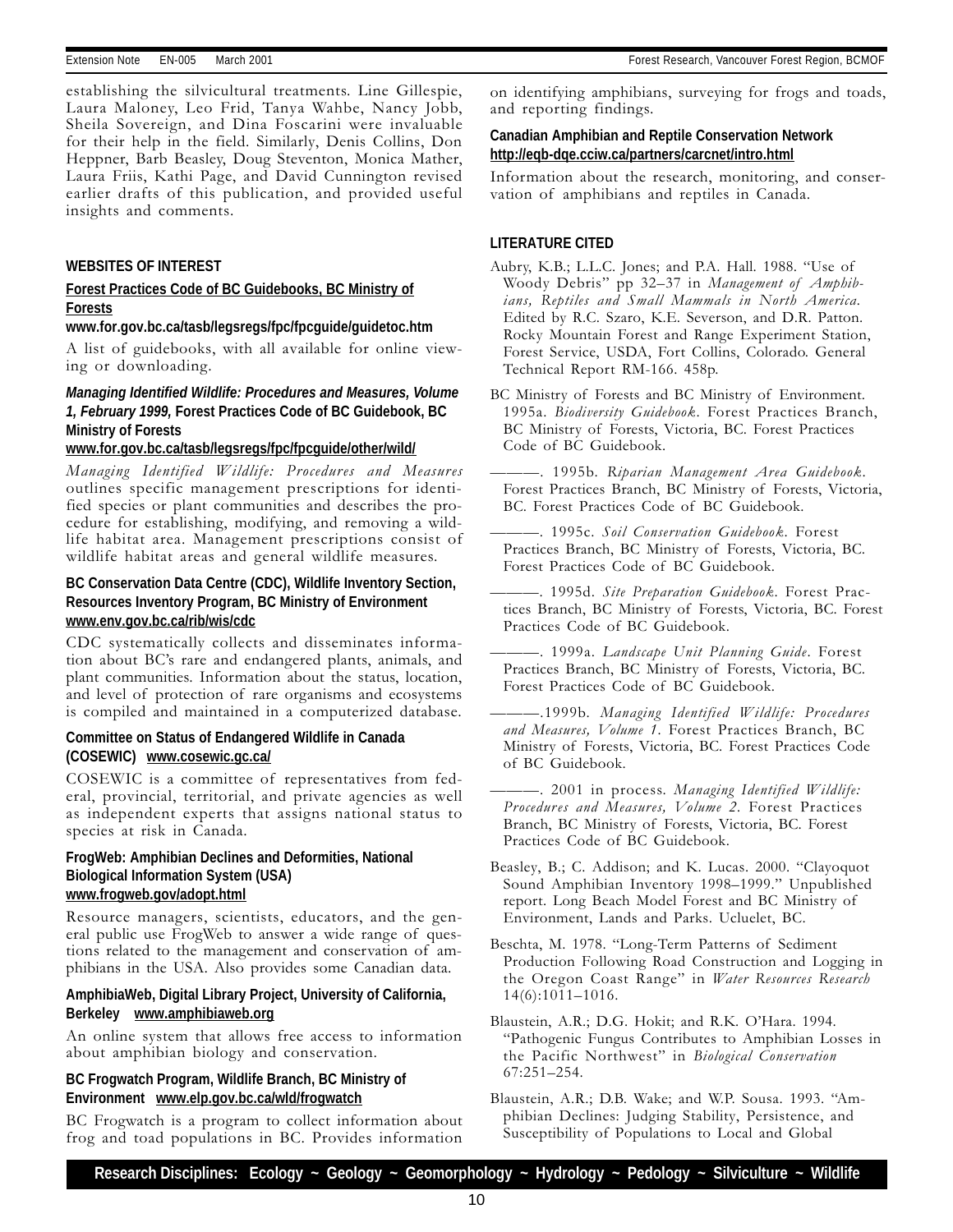Extinctions" in *Conservation Biology* 8(1):60-71.

Burbrink, F.T.; C.A. Phillips; and E.J. Heske. 1998. "A Riparian Zone in Southern Illinois as a Potential Dispersal Corridor for Reptiles and Amphibians" in Biological  $Conservation 86(2):107-115.$ 

Bury, R.B. and M.J. Adams. 1999. "Variation in Age at Metamorphosis Across a Latitudinal Gradient for the Tailed Frog, Ascaphus truei" in Herpetologica 55(2):283-291.

Chen, J.; J. Franklin; and T. Spies. 1992. "Contrasting Microclimates Among Clearcut, Edge, and Interior of Old Growth, Douglas-Fir Forest" in Agricultural and Forest Meteorology 1992:1-19.

Childs, S.W. and L.E. Flint. 1987. "Effect of Shadecards, Shelterwoods, and Clearcuts on Temperature and Moisture Environments" in Forest Ecology and Management 18:205-217.

Corkran, C. and C. Thoms. 1996. Amphibians of Oregon, Washington and British Columbia. A Field Identification Guide. Lone Pine Publishing, Vancouver, BC. 175p.

Corn, P.S. 1994. "Inventory and Monitoring: Straight-Line Drift Fences and Pitfall Traps" pp 109-117 in Measuring and Monitoring Biological Diversity; Standard Methods for Amphibians. Edited by W.R. Heyer, M.A. Donnelly, R.W. McDiarmid, L.C. Hayek, and M.S. Foster. Smithsonian Institution Press, Washington, DC.

Corn, P.S. and B.R. Bury. 1988. "Douglas-Fir Forests in the Oregon and Washington Cascades: Relation of the Herpetofauna to Stand Age and Moisture" pp 11-22 in Management of Amphibians, Reptiles and Small Mammals in North America. Edited by R.C. Szaro, K.E. Severson, and D.R. Patton. Rocky Mountain Forest and Range Experiment Station, Forest Service, USDA, Fort Collins, Colorado. General Technical Report RM-166. 458p.

- 1990. "Sampling Methods for Terrestrial Amphibians and Reptiles" pp 1-34 in Wildlife-Habitat Relationships: Sampling Procedures for Pacific Northwest Vertebrates. Edited by A.B. Carey and L.F. Ruggiero. Pacific Northwest Research Station, Forest Service, USDA. Portland, Oregon. General Technical Report PNW-GTR-256.

D'Anjou, B. 2001. Roberts Creek Study Forest-Effects of Alternative Silvicultural Systems on Windthrow and Conifer Regeneration in a Coastal, Douglas-Fir-Dominated Forest: Summary of Year 3 Results. Vancouver Forest Region, BC Ministry of Forests, Nanaimo, BC. Forest Research Technical Report TR-007. 11p.

Davis, T. 1996. Distribution, Abundance, Microhabitat Use and Interspecific Relationships Among Terrestrial Salamanders on Vancouver Island, British Columbia. M.Sc. thesis, University of Victoria, Victoria, BC. 232p.

deMaynadier, P.G. and M.L. Hunter. 1995. "The Relationship Between Forest Management and Amphibian Ecology: A Review of the North American Literature" in Environmental Reviews 3:230-261.

-. 1999. "Forest Canopy Closure and Juvenile Emigration by Pool-Breeding Amphibians in Maine" in Journal of Wildlife Management  $63(2)$ : 441-450.

Duellman, W.E. and L. Trueb. 1986. Biology of Amphibians. John Hopkins University Press, Baltimore, Maryland. 670p.

Dupuis, L.A. 1997. "Effects of Logging on Terrestrial Amphibians of Coastal British Columbia" pp 185–190 in Amphibians in Decline: Canadian Studies of a Global Problem, Herpetological Conservation 1. Edited by D.M. Green.

-. 1999. Status Report on the Tailed Frog, Ascaphus truei, in Canada. Committee on Status of Endangered Wildlife in Canada, Ottawa, Ontario. 26 p.

Dupuis, L.A. and F.L. Bunnell. 1999. "Effects of Stand Age, Size, and Juxtaposition on Abundance of Western Redback Salamanders (Plethodon vehiculum) in Coastal British Columbia" in Northwest Science 73:27-33.

Dupuis, L.A. and D. Steventon. 1999. "Riparian Management and the Tailed Frog in Northern Coastal Forests in Forest Ecology and Management 124(1999):35-43.

Dupuis, L.A.; T. Wahbe; and F. Bunnell. 1995. "The importance of stream and riparian habitats to amphibians in natural and altered landscapes." Unpublished Interim report. Research Branch, BC Ministry of Forests, BC. Victoria, BC.

Environment Canada. 1997. Canadian data for Gibsons and Merry Island, BC [database]. Climate Data Services, Pacific and Yukon Region. Vancouver, BC.

- Fergueson, H.M. 1997. "Can Colonization Compensate for Logging Disturbances: An Experimental Study of a Threatened Population" in Changing Ecosystems: Natural and Human Influences. Supplement to Bulletin of the Ecological Society of America 78(4).
- Ferner, J.W. 1979. "A Review of Marking Techniques for Amphibians and Reptiles" Herpetological Circular 9:1-41.
- Gibbs, J.P. 1998. "Amphibian Movements in Response to Forest Edges, Roads, and Streambeds in Southern New England" in Journal of Wildlife Management 62(2):584-589.

Gomez, D.M. and R.G. Anthony. 1996. "Amphibian and Reptile Abundance in Riparian and Upslope Areas of Five Forest Types in Western Oregon" in Northwest Science 70:109-119.

Green, D.M. and R.W. Campbell. 1984. Amphibians of British Columbia. Royal British Columbia Museum, Victoria, BC. BC Provincial Museum Handbook No. 45. 100p.

Grialou, J.A.; S.D. West; and R.N. Wilkins. 2000. "The Effects of Forest Clearcut Harvesting and Thinning on Terrestrial Salamanders" in Journal of Wildlife Management  $64(1):105-113$ .